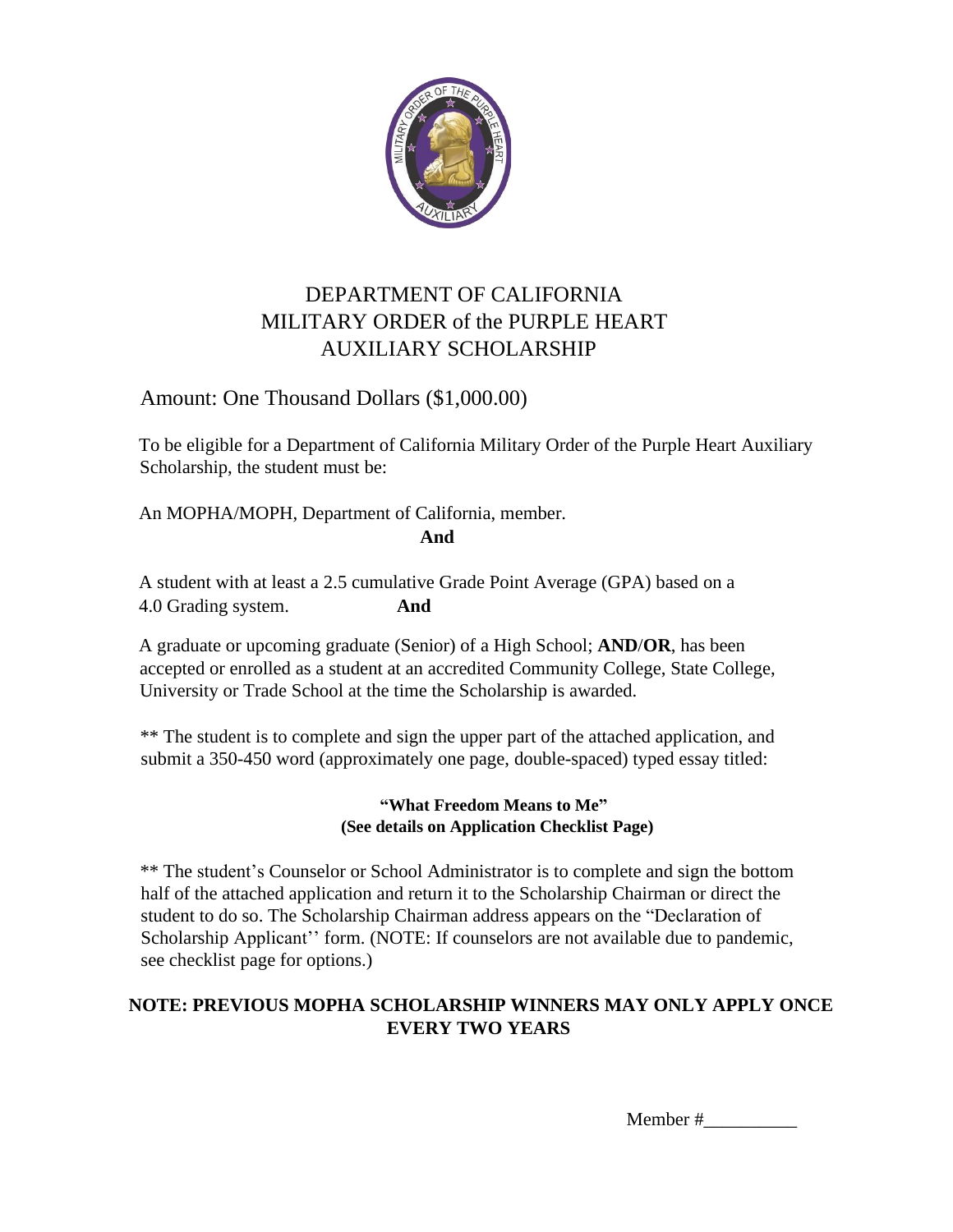

## DEPARTMENT OF CALIFORNIA MILITARY ORDER OF THE PUPLE HEART AUXILIARY SCHOLARSHIP APPLICATION FORM

## *The purpose of this Scholarship is to reward academic achievement and community service that exhibits Americanism.*

**Top half is to be completed by the student. Bottom half is to be completed by a school official (Counselor or Administrator).**

|                                                                                                                                                                                                                                                                                                                                                      | STUDENT NAME: |                                                                                                               |            |  |
|------------------------------------------------------------------------------------------------------------------------------------------------------------------------------------------------------------------------------------------------------------------------------------------------------------------------------------------------------|---------------|---------------------------------------------------------------------------------------------------------------|------------|--|
|                                                                                                                                                                                                                                                                                                                                                      | Last          | First                                                                                                         | MI         |  |
| ADDRESS:                                                                                                                                                                                                                                                                                                                                             |               |                                                                                                               |            |  |
|                                                                                                                                                                                                                                                                                                                                                      | <b>Street</b> | City                                                                                                          | <b>ZIP</b> |  |
| PHONE:                                                                                                                                                                                                                                                                                                                                               |               |                                                                                                               |            |  |
|                                                                                                                                                                                                                                                                                                                                                      | Home          | Cell                                                                                                          | Other      |  |
|                                                                                                                                                                                                                                                                                                                                                      |               |                                                                                                               |            |  |
| Activities, Volunteer Work and Community Service. See "Application Check List" of this packet.                                                                                                                                                                                                                                                       |               |                                                                                                               |            |  |
| <b>STUDENT SIGNATURE:</b>                                                                                                                                                                                                                                                                                                                            |               | <b>DATE</b>                                                                                                   |            |  |
|                                                                                                                                                                                                                                                                                                                                                      |               |                                                                                                               |            |  |
|                                                                                                                                                                                                                                                                                                                                                      |               | Below is to be completed by a school official (Counselor or Administrator) who has knowledge of the students' |            |  |
| academic standing at the time of application and can recommend said student as an appropriate candidate for this<br>scholarship. (NOTE: An e-mail is also accepted. If no counselor is available due to pandemic, you may request<br>a waiver.)                                                                                                      |               |                                                                                                               |            |  |
| I confirm that the above-named student attends our school with a cumulative GPA of 2.5 or higher and has been, or<br>will be accepted as a student to a Community College, State College, University or Trade School; or is currently<br>attending an Accredited Institution with a G.P.A., as stated above, at the time the scholarship is awarded, |               |                                                                                                               |            |  |
|                                                                                                                                                                                                                                                                                                                                                      |               |                                                                                                               |            |  |
|                                                                                                                                                                                                                                                                                                                                                      |               |                                                                                                               |            |  |
| (Counselor or Administrator)                                                                                                                                                                                                                                                                                                                         |               | <b>TITLE</b>                                                                                                  |            |  |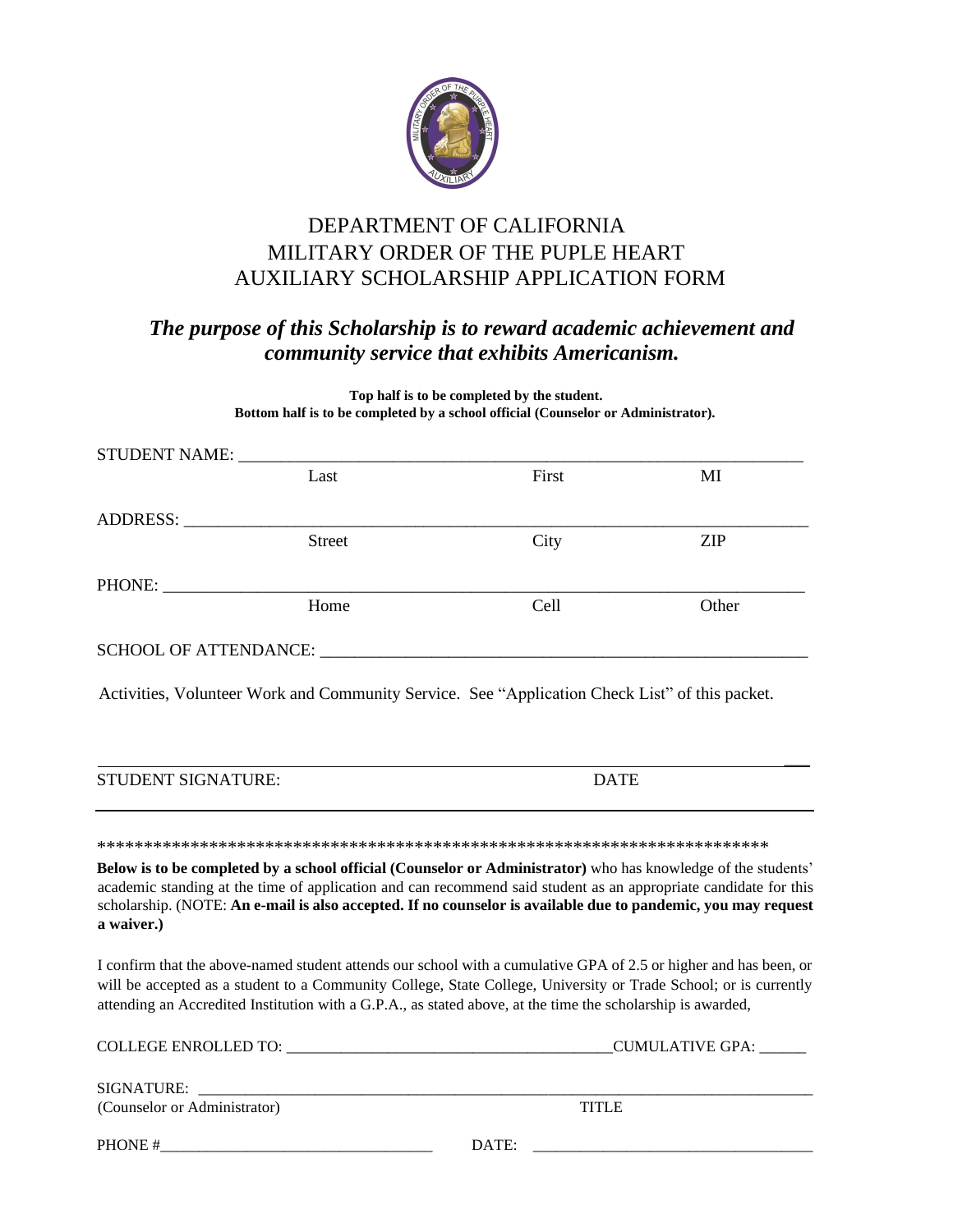

# DEPARTMENT OF CALIFORNIA MILITARY ORDER of the PURPLE HEART AUXILIARY SCHOLARSHIP

## **DECLARATION OF SCHOLARSHIP APPLICANT**

I have read and understand the enclosed information regarding the Department of California Military Order of the Purple Heart Auxiliary Scholarship Program.

During the 2022-2023 academic year, I plan to attend an accredited State Community College, State College, University or Trade School as a student*.* I certify that the information included in my application and all supporting documents is, to the best of my knowledge, true, accurate and complete.

I authorize the Department of California Military Order of the Purple Heart Auxiliary, to request and receive information regarding my academic records and enrollment status at my designated State Community College, State College, University or Trade School. I agree to abide by the rules and criteria established by the Department of California Military Order of the Purple Heart Auxiliary Scholarship. The decisions of the Scholarship Committee are final.

| <b>Applicant Signature</b> |  |  | Date |
|----------------------------|--|--|------|
|                            |  |  |      |
| $\overline{\phantom{a}}$   |  |  | –    |

Parent or Guardian Signature \_\_\_\_\_\_\_\_\_\_\_\_\_\_\_\_\_\_\_\_\_\_\_\_\_\_ Date \_\_\_\_\_\_\_\_\_\_ (If the applicant is under the age of 18 years)

**E-mail (preferable), or Postal Mail** the completed Application, signed Declaration, and all supporting materials to:

> **MOPHA, Department of California Scholarship Program Vicky Manjarrez [vlmanjarrez2013@gmail.com](mailto:vlmanjarrez2013@gmail.com) or call Vicky at 209-295-1611 to obtain mailing address.**

**DEADLINE FOR SCHOLARSHIP APPLICATIONS IS April 30, 2021**

(This applies to all required documents and materials. Any required items received after the deadline date will disqualify the **applicant. The postmark date is irrelevant.) NO EXCEPTIONS WILL BE GRANTED**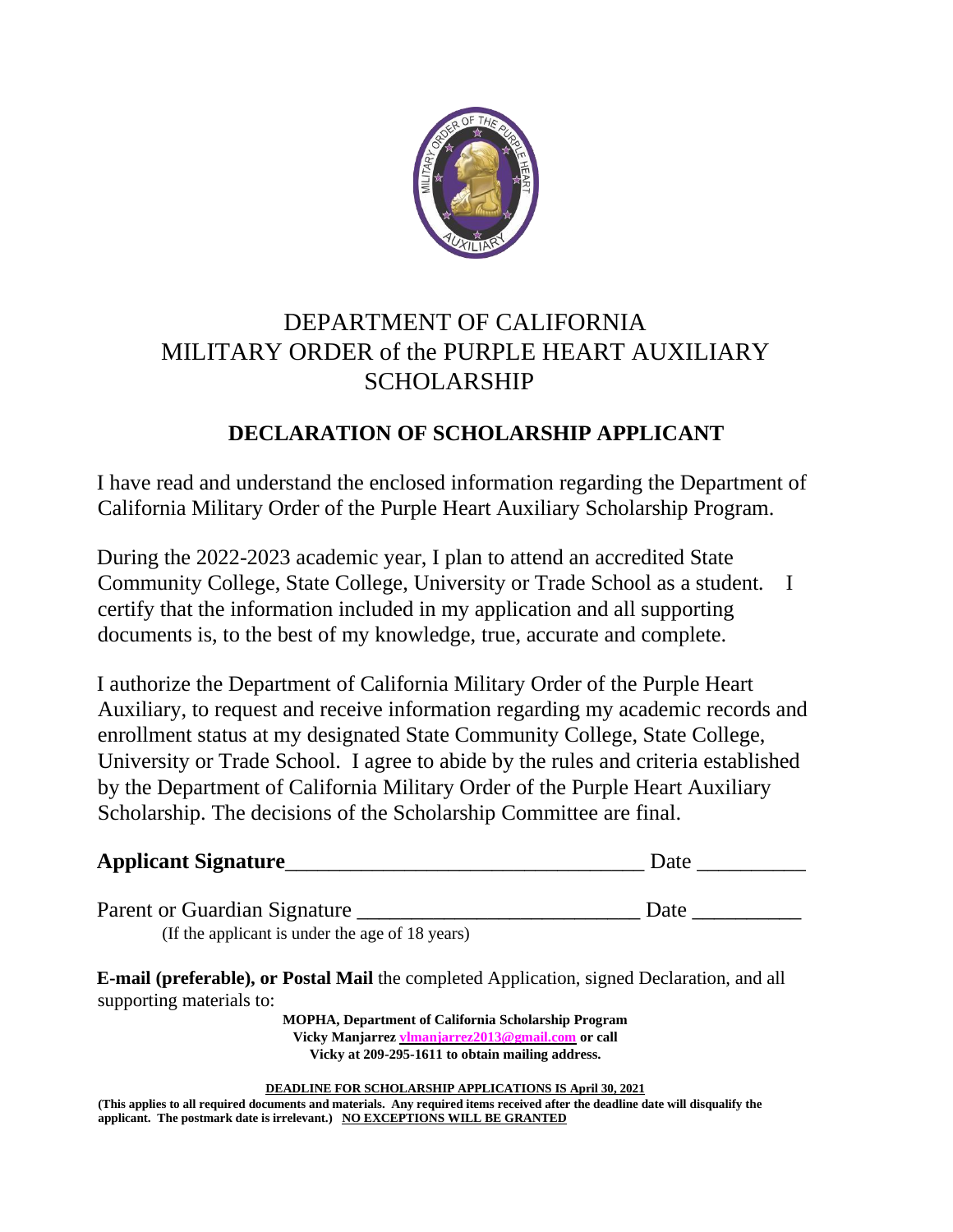# **APPLICATION CHECKLIST**

**Please make sure that the following items are submitted by the due date of April 30, 2022 no exceptions. Incomplete applications will not be considered.**

- **Completed Application and School information.**
- **Membership number, OR a copy of the Membership application.**

### **• Activities, Volunteer Work and Community Service:**

In a short paragraph (5-7 sentences) describe an activity, interest or responsibility in your life (not counting homework). How does this activity help you grow as a person, or help your family, school or community? This can be a sport or club at school, or outside of school, an activity you enjoy doing on your own, a responsibility you have at home, an after-school job or volunteer/community service work.

### **Examples:**

Helping senior citizens, Veterans, Veteran Organizations/events, the homeless, caregiving**;** environmental care**;** theatre, arts, literature**;** outdoor activities whether for personal or competition, 4-H**;** just to name a few. **Please be specific. Include dates.**

- **Signed Counselors', or School Administrators' verification form.** If not available, counselor may send e-mail, or you may request a waiver.
- **Essay no less than 350 words** and **not more than 450 words** entitled:  **"What Freedom Means to Me"**
- **Signed Declaration of Scholarship Application.**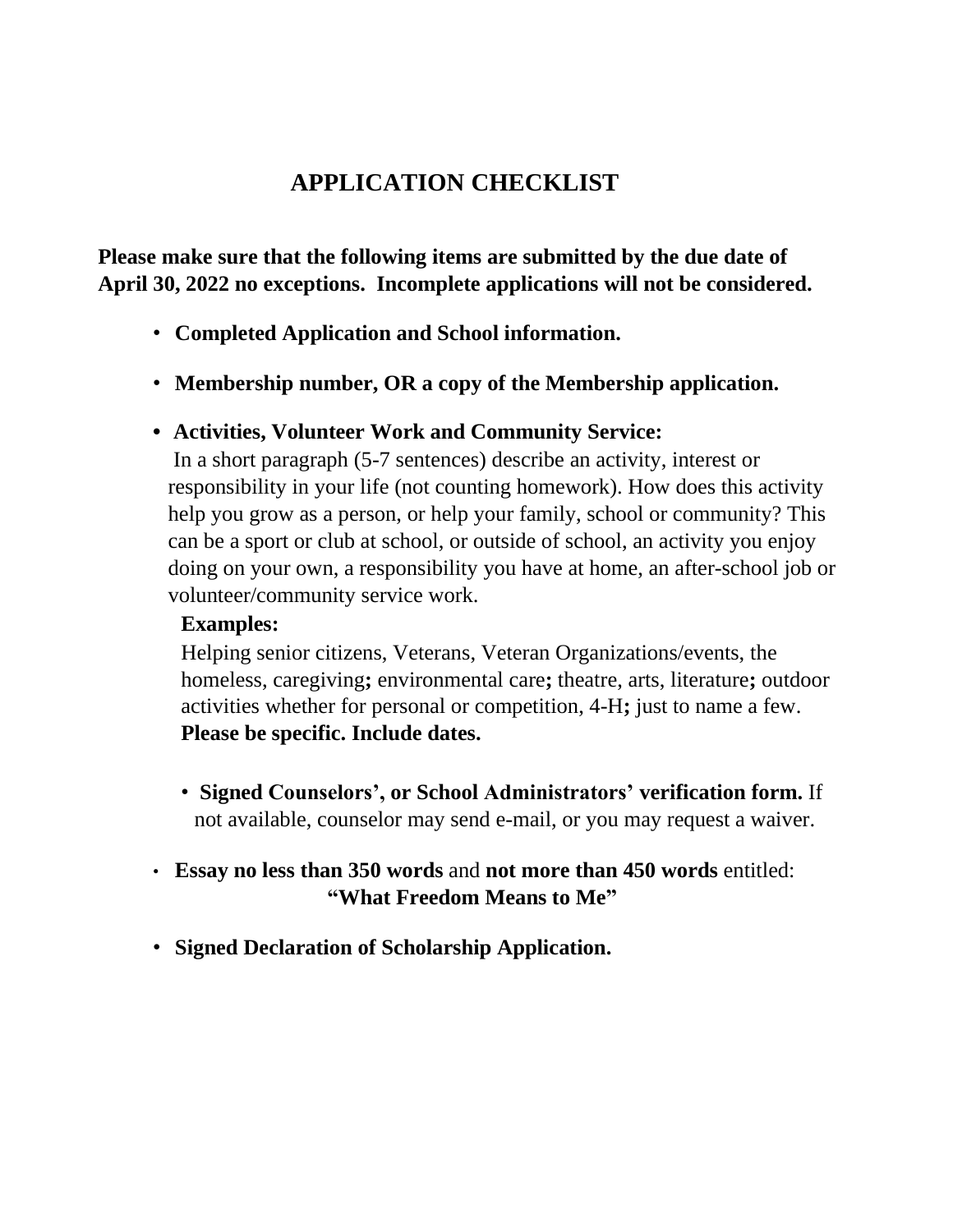

## **PROCEDURES FOR THE SCHOLARSHIP (Information for Units and Chapters only)**

Applications for the Department of California MOPHA Scholarship will be sent to all MOPH Chapters and MOPHA Units in the State of California.

If the applicant is not a member, they MUST join, no exceptions **(A Membership number OR a copy of the Membership application MUST be submitted at time of application***).* If the applicant is unable to pay the enrollment fee, then we encourage the Chapter and/or Units to consider covering the entire cost, or 50% of the \$50.00 membership fee (\$25), on a case-by case basis. The application for membership can be done through the Chapter/Unit or if they are enrolling in MOPH they may apply online through the MOPH website: *[www.mophhq.org](http://www.mophhq.org/)* or by calling (703) 642-5360.

Also, the MOPHA and MOPH membership application is now available online at the Department of California website: capurpleheart.org, select warrant and forms. The scholarship application will also be available on the same website path.

A letter will be sent stating the results as to whether an applicant did or did not win the scholarship. Applications that are incomplete, or are not received by the deadline, **APRIL 30, 2022,** will be disqualified and will not be submitted to the Scholarship Committee for evaluation.

A Scholarship committee, who will be selected by the current President of the Department of California MOPHA, will read all the essays and verify that the applicant has fulfilled all the requirements. The Committee will consider the applicant's academic achievement, as well as activities, volunteer or community service and finally, the content of the essay when making their final determination on the winner of the Scholarship.

MOPHA Scholarships may not be applied to summer school, or to a special program or research projects.

If selected to receive the MOPHA Scholarship, the applicant will be notified in May 2022. At that time, the applicant may be asked to submit a color photo and biographical information, as well as information regarding the Community College, State College, University or Trade School he or she plans to attend. Once the information is received, a representative will present a check, made out to the winner, from the local Chapter or MOPHA Unit.